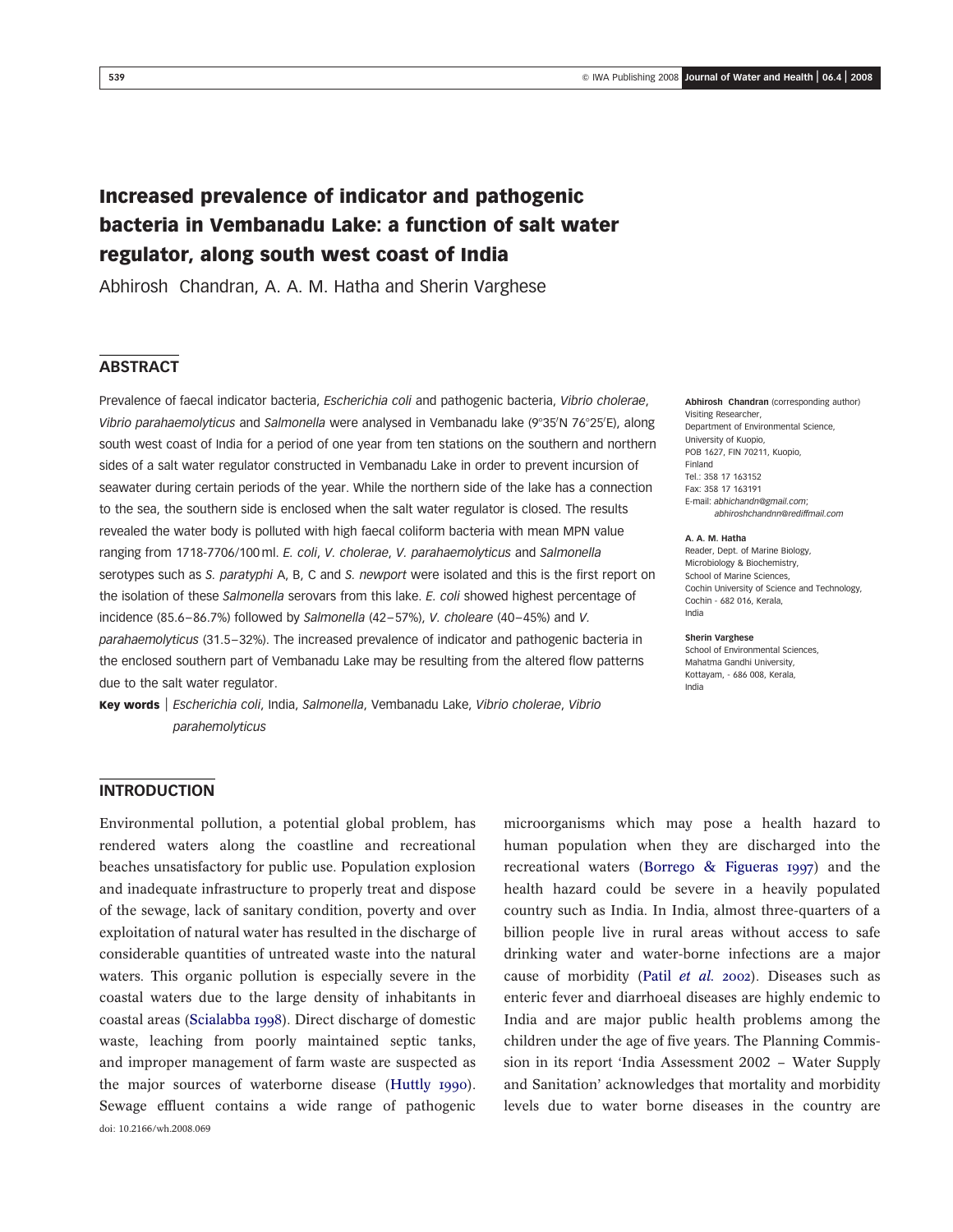unacceptably high ([www.cseindia.org/programme/health/](http://www.cseindia.org/programme/health/pdf/conf2006/a1water.pdf) [pdf/conf2006/a1water.pdf](http://www.cseindia.org/programme/health/pdf/conf2006/a1water.pdf)). On a global basis, around 2 million deaths per year are attributed to water-borne diseases, and especially to diarrhoea in children ([Gordon](#page-6-0) [et al.](#page-6-0) 2004). Typhoid and paratyphoid fever resulting in an annual incidence of about 17 million cases world wide ([Kindhauser 2003](#page-6-0)) and India has the highest incidence of typhoid, around three million cases each year (Anon, Typhoid, in The Hindu, February, 23, 2003).

Faecal coliform, Escherichia coli (the predominant member of faecal coliform group) are an operationally defined grouping of enteric bacteria whose presence in natural waters is used as an indicator of recent faecal contamination, and therefore, the possible presence for pathogenic microorganisms ([Rhodes & Kator 1998](#page-7-0)), but their absence does not necessarily guarantee quality of water ([Dutka 1973](#page-6-0)). E. coli include several pathogenic serotypes such as enterotoxigenic E. coli (ETEC), enteroinvasive E. coli (EIEC), enterohemorrhagic E. coli (EHEC), enteropathogenic E. coli (EPEC) enteroaggregative E. coli (EAggEC) and enteroadhesive E. coli (DAEC), which are of public health significance worldwide and are a major cause of acute diarrhea in children in developing countries ([Nataro & Kaper 1998](#page-7-0); [Rodrigues](#page-7-0) et al. 2002).

The presence of human pathogenic bacteria such as Salmonella, V. cholerae, V. parahaemolyticus, and pathogenic serotypes of E. coli has been reported from coastal areas ([Venkateswaran](#page-7-0) et al. 1989; [Daniels](#page-6-0) et al.2000; [Hatha](#page-6-0) [et al.](#page-6-0) 2004). Among the aquatic microflora V. cholerae and V. parahaemolyticus are responsible for most infections by Vibrios in developing as well as in developed countries ([Faruque](#page-6-0) et al. 1998). The occurrence of high concentrations of V. cholerae, V. parahaemolyticus, Salmonella sp and pathogenic E. coli in shellfish grown in feacally polluted water and several food borne outbreaks due to the consumption of shellfish from sewage contaminated water has also been reported ([Daniels](#page-6-0) et al. 2000). Coastal areas often provide very important recreational and economic resources ([Costanza](#page-6-0) et al. 1997), and therefore the trophic status and quality of coastal waters, the safety of shellfish and fish farming waters are a concern for many countries including India.

The region of the Vembanadu Lake where the study has been carried out is known as Kumarakom Lake, which is a

lifeline for people around Kumarakom. The population in the study area is scattered in many small islands without any central facility for effective waste collection and disposal, and the Kumarakom Lake acts as major sink for all domestic and industrial waste. Also the number of people using the system for agriculture, fishing, transportation and recreation is much more than the other parts of the Vembanadu Lake. The availability of pure drinking water is very low in this region and this lake water is being used for different domestic purposes. Water related diseases are very common in this region even though most of them are not reported officially. The water quality problem of the lake is further compounded by the construction of a salt water regulator which seriously affects the flow patterns of the lake. Though some published data are available on the water quality of the Cochin region of Vembanadu Lake ([Lakshmanaperumalsamy](#page-6-0) et al. 1981; [Chandrika 1983](#page-6-0); [Hatha](#page-6-0) *et al.* 2004) there are virtually no reports available on the microbial pollution from the present study area, i.e., Kumarakom Lake. Hence the present study has been carried out with an objective to systematically examine the prevalence of indicator and pathogenic microorganisms such as E. coli, V. cholerae, V. parahaemolyticus and Salmonella at various stations along the southern (enclosed) and northern (open) side of the salt water regulator.

### MATERIALS AND METHODS

#### Description of study area and sampling

Vembanadu Lake, an important Ramsar site, lies 0.6–2.2 m below mean sea level (MSL) along the south west coast of India ( $9^{\circ}35'N$   $76^{\circ}25'E$ ) and has a permanent connection with the Arabian Sea at barmouth [\(Figure 1\)](#page-2-0). As the northeast monsoon recedes, the area is exposed to tidal incursion of saline water from the Arabian Sea making the ecosystem predominantly saline. In order to prevent the saline incursion from the Arabian Sea, a salt water regulator was constructed in the lake at the Kumarakom region of the Vembanadu Lake, which divides the estuary into a fresh water lake on the southern side (enclosed when the salt water regulator is closed) and a saline lagoon on the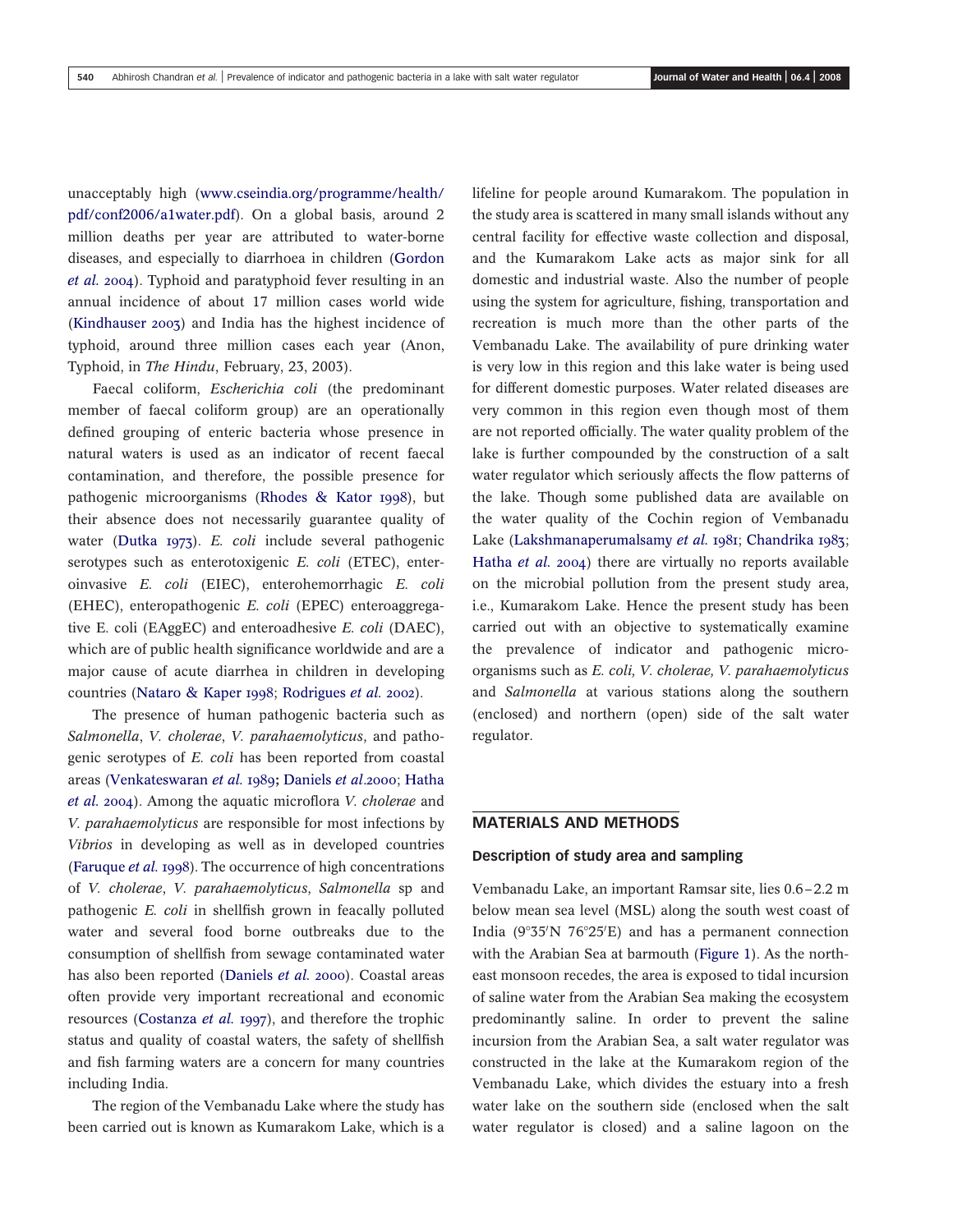<span id="page-2-0"></span>

Figure 1 | Map showing Thanneermukkam salt water regulator and sampling locations.

northern side (open to Arabian sea). Every year the shutter of the regulators is closed in December and opens in March and the impact of closure and opening of the regulator has been a topic of endless debate. When the regulator is closed there is virtually no flow of water beyond it making the southern region a static pool. The periodic tidal inflow, which used to flush the water body is completely prevented with the result that the drained water from the surrounding rice fields and human dwellings with heavy load of pollutants remains stagnant in the water body.

Studies were carried out from October 2004 to September 2005 at the Kumarakom region of Vembanadu Lake, where the salt water regulator is constructed and most affected by this structure. Monthly collections of estuarine water samples were made from 5 stations on the southern (enclosed region) and 5 on northern sides (open) of the salt water regulator in sterile plastic bottles. Water samples were transported to the laboratory in an ice box and subjected to bacteriological examination within 2 hours of collection.

#### Bacteriological analysis

A three tube fermentation method was used to estimate faecal coliforms using EC broth (Hi-media, Bombay, India) as the medium and incubation at  $44.5^{\circ}$ C for  $24-48$  hours. Loopful of culture from each tube showing growth and gas production were streaked on Eosine Methylene Blue (EMB, Himedia, Bombay) agar for the isolation of E. coli and incubated at  $37^{\circ}$ C for 24 hours. Typical E. coli like cultures were isolated, restreaked to ensure purity and confirmed by indole, methyle red, voges proskauer and citrate (IMViC) test. Isolates showing  $++ -$  reaction for IMViC test were confirmed as E. coli.

Two methods for enumeration of V. parahaemolyticus and V. cholerae were used. The first was a direct plating procedure, which included inoculating 0.2 ml estuarine water sample on Thiosulfate Citrate Bile Salts Sucrose Agar (TCBS, Himedia, and Bombay) plates, and incubating at  $37^{\circ}$ C for 48 hrs. Blue-green colonies were recorded as V. parahaemolyticus and yellow colonies were considered as V. cholerae and held for further biochemical testing. In the second method 10 ml of estuarine water samples were inoculated into 40 ml alkaline peptone water for pre-enrichment in a conical flask and incubated at  $37^{\circ}$ C for 24 hours. Flasks showing growth in enrichment broths were streaked onto TCBS agar and incubated at  $37^{\circ}$ C for 24-48 hours. Typical colonies, whenever present, were isolated, restreaked to ensure purity and maintained on nutrient agar slants for further biochemical characterisation.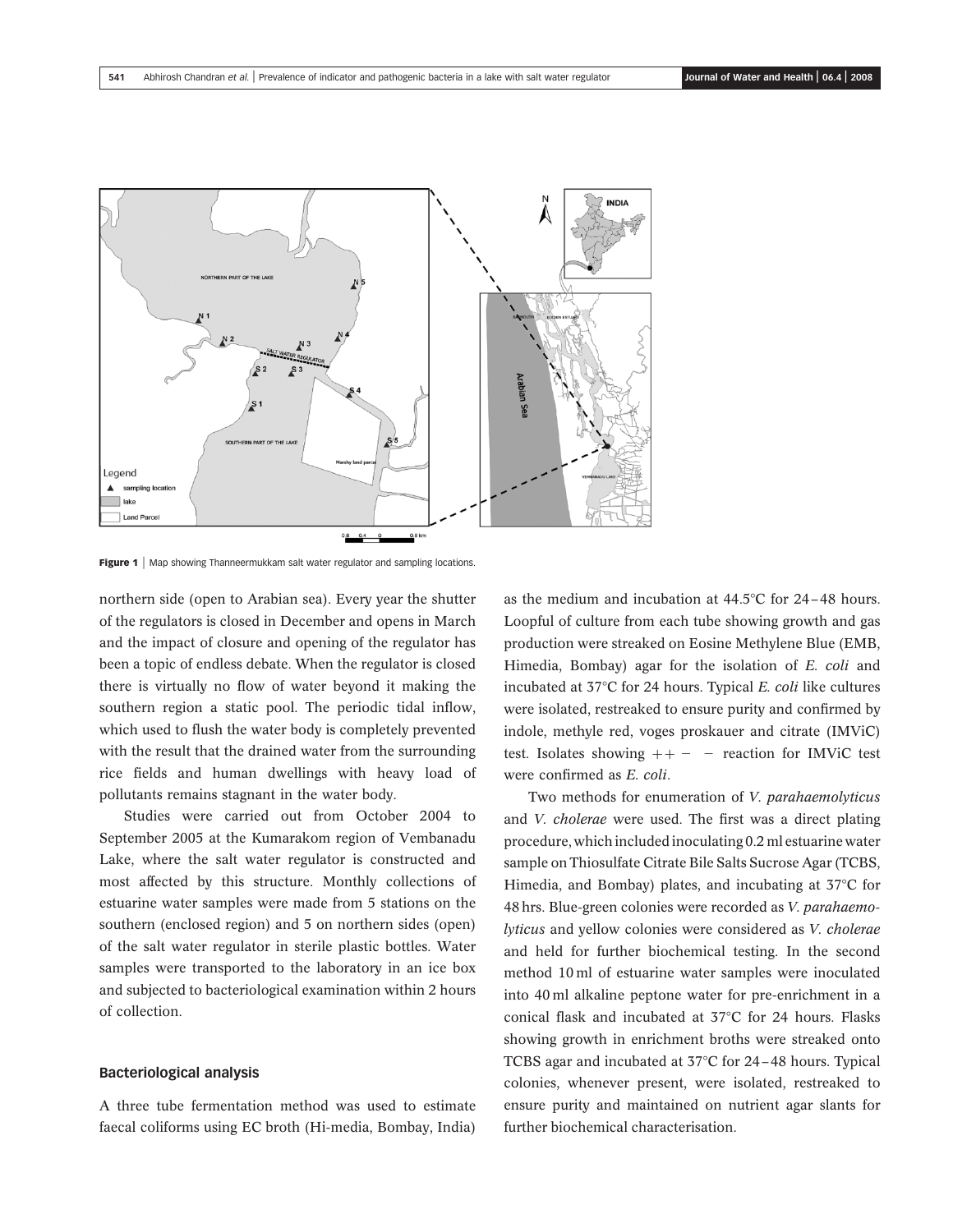The cultures were identified according to bacteriological analytical manual (BAM) of United States Food and Drug Administration (USFDA). Cytochrome oxidase  $(+)$ , Nitrate reduction  $(+)$ , Voges-Proskauer  $(-)$  acid from sucrose  $(-)$  and lactose  $(-)$ , growth in peptone water containing  $0\%$  (-),  $3\%$  (+),  $6\%$  (+) and  $8\%$  (+) NaCl and growth at  $43^{\circ}$ C in LIA (+) were considered as V. parahaemolyticus. For V. cholerae, cytochrome oxidase (+), Nitrate reduction (+) Voges - Proskauer (V) acid from sucrose  $(+)$  and lactose  $(-)$ , growth in peptone water containing  $0\% (+)$ ,  $3\% (+)$ ,  $6\% (-)$  and  $8\% (-)$  NaCl and growth at  $43^{\circ}$ C in LIA (+) were considered confirmatory.

For the detection of Salmonella, about 1 or 2 litre volumes of surface waters were filtered through sterile 0.45-*m*m membrane filters. The filters were cut into pieces and placed into selective enrichment broth such as Tetrathionate broth (TTB, Himedia, Bombay) and Selenite cystine broth (SCB, Himedia, Bombay) following aseptic procedures and incubated at  $37^{\circ}$ C for 24-48 hrs. After selective enrichment, a loopful of cultures from both SCB and TTB were streaked on to selective media such as xylose lysine deoxycholate (XLD, Himedia, Bombay) agar and Hektoen Enteric agar (HEA, Himedia, Bombay) plates and incubated at  $37^{\circ}$ C for 24 to 48 hours. Typical Salmonella like colonies were picked up restreaked to ensure purity and were maintained on tryptic soy agar (TSA, Himedia, Bombay) slants at room temperature for further biochemical testing.

The stored Salmonella cultures were subjected to primary biochemical testing involving reactions in triple sugar iron (TSI, Himedia, Bombay) agar, lysine iron agar (LIA, Himedia, Bombay) slants, indole production in tryptone broth and urease production on Christnsen's urea agar (Himedia, Bombay) were tested. Cultures matching typical reaction of Salmonella were subjected to secondary biochemical characterization involving fermentation of carbohydrates such as lactose, sucrose, dulcitol and salicin. Isolates which matched typical biochemical reactions of Salmonella were further confirmed by slide agglutination test using Salmonella polyvalent 'O'serum (Difco, USA). Serotyping of the strains was carried out at National Salmonella and Escherichia Centre, Kasauli, Himachal Pradesh, India.

# RESULTS AND DISCUSSION

The present study has been taken up considering the modified flow patterns of the Vembanad Lake due to the construction of a salt water regulator and public health importance as a large number of people in this region use this water body for their day to day activities which include fishing for livelihood, transportation and recreation. The MPN index of faecal indicator bacteria such as faecal coliform (FC) at different stations during the period October 2004 to September 2005 is represented in Figure 2. Levels of faecal coliform contamination remained high throughout the study period and ranged from mean MPN value 1718–7706/100 ml and showed spatial variation at different stations along the southern and northern sides of the regulator. The MPN index of FC was higher than those recorded in the Cochin region of Vembanad Lake ([Laksh](#page-6-0)[manaperualsamy](#page-6-0) et al. 1981; [Hatha](#page-6-0) et al. 2004) and in Mondovi Zuary estuaries of Goa ([Row 1981](#page-7-0)). The higher load of FC in the study area is possible, as the human population has grown considerably in the last two decades and increased the waste generation. Many illegal sewers, especially from markets and septic tank effluents, directly enter into the estuary. Also, there is a practice of dumping animal carcasses into the lake at various points near the salt water regulator. There are no effective measures to control such activities, which could result in gross contamination of the system, and the self purifying capacity of the system



Figure 2 | Prevalence of faecal indicator bacteria in northern and southern part of the salt water regulator in Vembanadu Lake during 2004 to September 2005.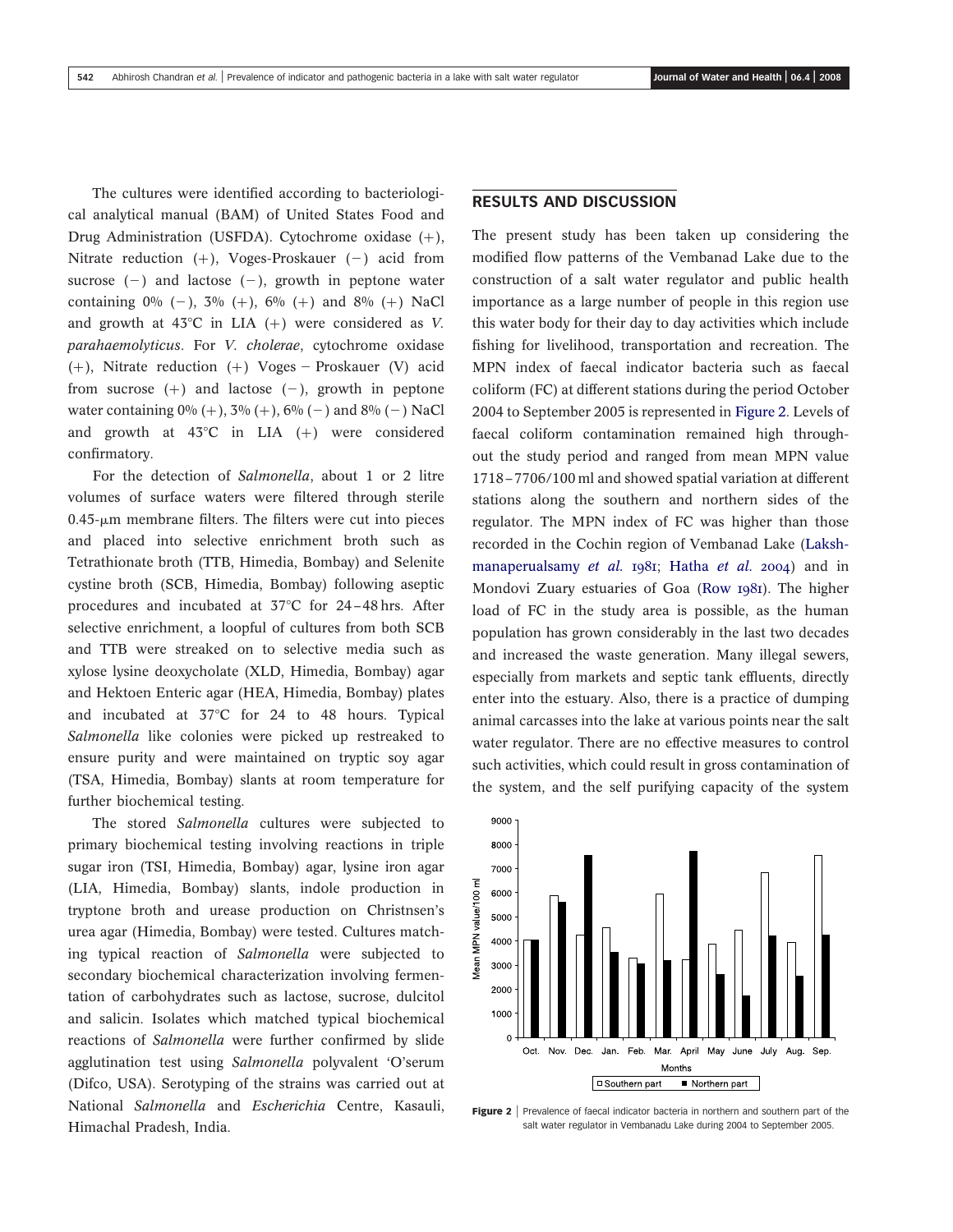might cease to function once the waste load into this water body exceeds its carrying capacity.

The monsoon is a very prominent annual climatic feature of Kerala and hence the study period has been divided into three distinct seasons, such as pre-monsoon (February to May), monsoon (June to September) and post monsoon (October to January). Seasonal variation of indicator bacteria at each station during different seasons is represented in Figure 3. The results indicate substantially higher levels of indicator bacteria in the southern part of the lake (enclosed) during the monsoon than the northern region. Higher bacterial population during these months may be due to the increased land run off during the monsoon period resulting in a higher faecal input into the lake from various sources. In our ([Abhirosh & Hatha 2005](#page-6-0)) previous studies on the inactivation kinetics of indicator bacteria in Cochin estuary we could find that sunlight was a major factor affecting the self-purifying capacity of the natural waters. Reduced intensity of sunlight due to overcast conditions during the monsoon as well as increased turbidity from land run off resulting in reduced penetration of sunlight might extend the survival of faecal indicator bacteria. An increase in the faecal coliform level after rainfall was reported previously ([Shehane](#page-7-0) et al. 2005). However in the northern region (open) more dynamic environmental conditions prevail (especially salinity) and the monsoon rains may dilute the bacterial load which enters into the lake. During December to March the system is closed and natural



Figure 3 | Seasonal variation of indicator bacteria at different stations in northern and southern parts of salt water regulator in Vembanadu Lake during Oct. 2004– Sept. 2005.

flow is prevented which results in the accumulation of organic load in the southern part of the lake, giving proper environmental conditions for the multiplication of bacteria. The use of this water for harvesting shellfish and recreation during this period may pose serious health risks to the people. After opening the salt water regulator in March, a sudden increase in the MPN index of FC was observed at the stations on the northern part of the salt water regulator. During the summer months of March through May, tidal incursions at the northern part of the regulator, however, resulted in a decrease in FC values possibly due to the high salinity. The seasonal salinity on the northern part of the regulator varied between 0–18 ppt and it has been reported that the increasing salinity causes sublethal stress in E. coli and affects the survival of the bacteria ([Anderson](#page-6-0) et al. 1979).

High densities of faecal indicator bacteria have been sporadically reported from different coastal regions in India ([Pradeep & Lakshmanperumalsamy 1986](#page-7-0)). Other reports also indicated relatively low levels of total viable counts (TVC) and FC at several locations along the Tamilnadu coast extending between the Pulicat Lake and the Cauvery River confluence ([Venkateswaran & Natarajan 1987](#page-7-0)) in the port region of Bhavanagar ([Abhay Kumar & Dube 1995](#page-6-0)) and Visakapattanam (Clark [et al.](#page-6-0) 2003). Faecal pollution of recreational waters may be a health hazard for bathers due to the presence of several microbial pathogens, including bacteria, viruses, fungi and protozoa.

Bacterial pathogens such as V. cholerae, V. parahaemolyticus and various serotypes of Salmonella and indicator bacteria, E. coli were isolated and identified from various sampling stations. Salmonella serotypes included Salmonella paratyphi A, B, C and S. newport. The percentage incidences of these specific pathogenic bacteria are represented in [Table 1](#page-5-0). No significant variation was observed in the prevalence level of specific pathogens at different stations along both sides of the salt water regulator, though there was a slightly higher level of incidence of Salmonella at stations in the southern part of the regulator. While E. coli were isolated consistently from all stations, the prevalence of pathogenic Vibrios varied from 32 to 45%. Prevalence of Salmonella was also relatively high (42–57%). The relatively high prevalence of pathogenic bacteria in this important water body suggest high influx of sewage as well as good survival capabilities of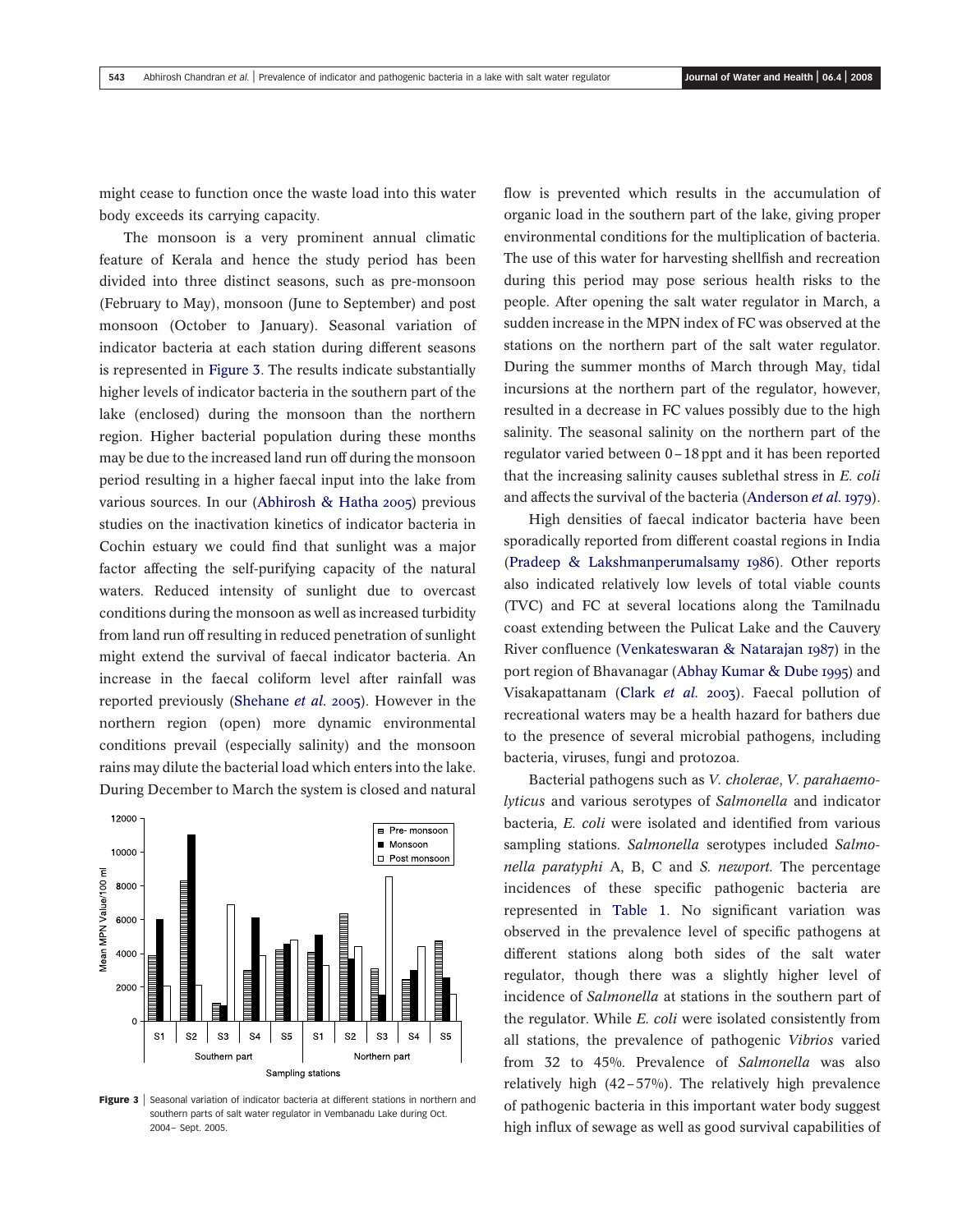| Indicator/pathogenic bacteria | <b>Samples tested</b> | Southern part of the salt water regulator<br><b>Samples positive</b> | % incidence | <b>Samples tested</b> | Northern part of the salt water regulator<br><b>Samples positive</b> | % incidence |
|-------------------------------|-----------------------|----------------------------------------------------------------------|-------------|-----------------------|----------------------------------------------------------------------|-------------|
| Escherichia coli              | 212                   | 184                                                                  | 86.7        | 354                   | 303                                                                  | 85.6        |
| Vibrio cholerae               | 50                    | 20                                                                   | 40          |                       | 35                                                                   | 45          |
| Vibrio parahaemolyticus       | 75                    | 24                                                                   | 32          | 130                   | 41                                                                   | 31.5        |
| Salmonella                    | 75                    | 43                                                                   | $57*$       | 81                    | 34                                                                   | $42^{**}$   |

<span id="page-5-0"></span>Table 1 | Incidence of indicator and pathogenic bacteria in the Vembanadu Lake during the study period

\*Serotypes include S. paratyphi A, S. paratyphi B, S. paratyphi C and S. newport

\*\* Serotypes include S. paratyphi A, S. paratyphi B and S. paratyphi C

these microorganisms to changing hydrographic parameters. The analysis of the results also indicated that there is no significant correlation between high levels of FC and incidence of specific pathogens at various stations in the study area.

The association of V. parahaemolyticus with freshwater fishes and their ability to survive in association with freshwater plankton under certain environmental conditions is, significant. Recent studies on the  $Na<sup>+</sup>$  requirement of V. parahaemolyticus and V. cholerae have indicated that, in contrast with other marine bacteria, the quantitative requirements for  $Na<sup>+</sup>$  for growth vary with the substrate serving as the carbon and energy source in the medium (R. A. MacLeod, personal communication). This would imply that, under certain specific nutrient conditions, the Na<sup>+</sup> requirement of *V. parahaemolyticus* is not mandatory and that the halophile can well survive in conditions where the salt concentration may be equal to or even lower than physiological concentrations. Several workers reported the high incidence of Vibrio sp. from the Indian sub continent. For instance, high densities of Vibrio sp. were reported from the inshore waters of the east coast (Nair [et al.](#page-6-0) 1980) from Cochin back waters ([Chandrika 1983](#page-6-0)) and from the offshore waters of the west coast ([Pradeep & Lakshmanperumalsamy 1986](#page-7-0); [Lokabharathi](#page-6-0) et al. 1987) and from Visakapattanam ([Clark](#page-6-0) [et al.](#page-6-0) 2003). However, the prevalence levels were lower when compared to our findings.

In the present study, the prevalence of Salmonella was significantly higher than those reported by ([Hatha](#page-6-0) [et al.](#page-6-0) 2004) from the Cochin estuary which is the northern part of the Vembanadu Lake system. However, diversity of serovars was limited. While S. newport was the predominant serovar, others included S. paratyphi A,

B and C. Though *Salmonella* cells may enter into viable, but non-culturable state (VBNC) under conditions of stress, their presence would be a health concern especially in shell fish growing waters. The study area is well known for its shellfish resources and many people are engaged in exploiting this important fishery resource for their livelihood. While the flesh is being sold for human consumption in the local markets, the shell is treated to produce powdered calcium carbonate. In many cases the infection due to Salmonella is linked to the consumption of seafood ([Centers for Disease Control &](#page-6-0) [Prevention 2000](#page-6-0)), particularly shellfish ([Heinitz](#page-6-0) et al. [2000](#page-6-0)). Though food and water borne outbreaks are common in the study area, no systematic reporting, tracking and monitoring mechanisms are in place in the study area. The Salmonella enterica serovars isolated in the present study such as S. paratyphi A, B, C and S. newport are important human enteric pathogens causing enteric fever by the contamination of water and food. Since humans are the only reservoir of S. paratyphi A ([Hook 1990](#page-6-0)), the results are indicative of the contamination of this water body from human excreta. This is the first report of the isolation of these pathogenic strains of Salmonella from the Kumarakom region of Vembandu Lake.

The consistently high load of E. coli and its isolation from all the stations indicate that the water body is undergoing severe sewage pollution. Although we do not have the information about the serotypes of E. coli from the present study, we have encountered more than 40 serotypes of E. coli including potential pathogens such as enterohaemorrhagic E. coli (EHEC), enteropathogenic E. coli (EPEC), enterotoxigenic E. coli (ETEC) and uropathogenic E. coli (UPEC) in our previous studies at the Cochin estuary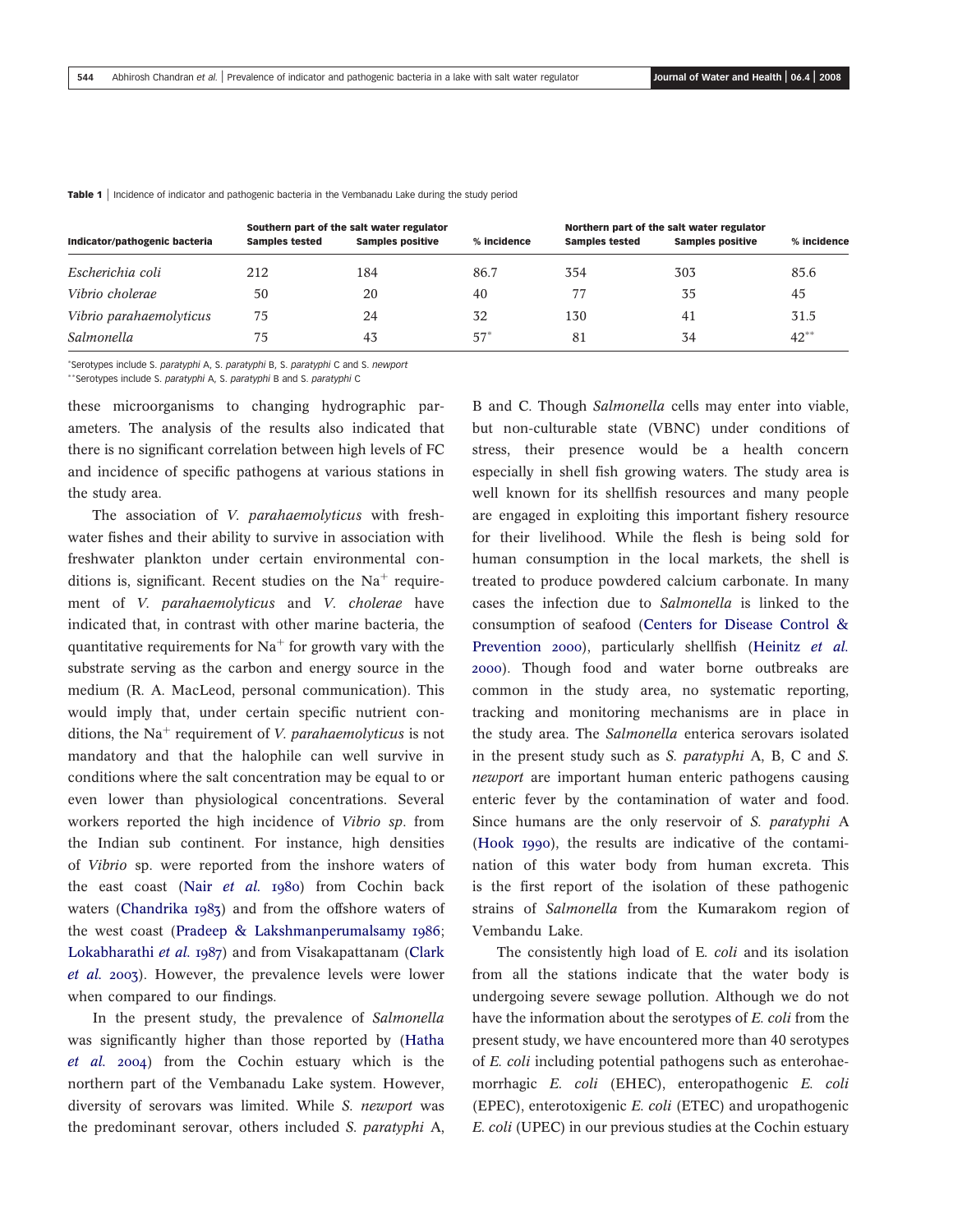<span id="page-6-0"></span>(Hatha et al. 2004). We also expect such a wide diversity of E. coli serotypes including diarrhegenic strains in the present study area.

# **CONCLUSION**

The detection and isolation of E. coli and V. parahaemolyticus, V. cholerae and Salmonella serovars from Vembanadu Lake indicates the frequent discharge of sewage containing pathogenic microorganisms into the estuary and also the extended survival of these organisms to a detectable level at higher concentrations. The survival and persistence of these bacteria in natural environments is of particular importance to public health as the population in this region is using this water body for several domestic purposes. This water body supports major fish and shellfish resources and the presence of these pathogenic bacteria is still posing a public health concern through related food borne outbreaks. The increased prevalence of indicator bacteria in the southern part of the lake may be due to the altered flow patterns due to the salt water regulator. However, the salt water regulator does not have any significant impact on the prevalence of specific pathogens. The results of the present investigation concluded that the hygienic quality of this water is poor and it may pose severe health risks to the population using the water for different purposes. The hygienic quality of water is of the utmost importance to society, and enforcement of legal measures to control entry of illegal point source effluents into this water body are required for good management of this vital natural resource.

# REFERENCES

- Abhay Kumar, V. K. & Dube, H. C. 1995 Occurrence and distribution of bacterial indicators of fecal pollution in the tidal waters of a muddy coast. J. Mar. Biol. Assoc. India 37(2), 98–101.
- Abhirosh, C. & Hatha, A. A. M. 2005 [Relative survival of](http://dx.doi.org/10.1016/j.watres.2005.01.010) Escherichia coli [and Salmonella typhimarium in a tropical](http://dx.doi.org/10.1016/j.watres.2005.01.010) [estuary.](http://dx.doi.org/10.1016/j.watres.2005.01.010) Water Res 39(7), 1397–1403.
- Anderson, I. C., Rhodes, M. & Kator, H. 1979 Sublethal stress in Escherichia coli: a function of salinity. Appl. Environ. Microbiol. 38(6), 1147–1152.
- Borrego, J. J. & Figueras, M. J. 1997 Microbiological quality of natural waters. Microbiologia 13(4), 413-426.
- Centers for Disease Control and Prevention 2000 Surveillance for food borne disease outbreaks—United States 1993–1997. Morb. Mortal. Wkly. Rep. Surveill. Summ. 49, 1–51.
- Chandrika, V. 1983 Studies on bacterial indicators pathogen Vibrio paraheamolyticus in Cochin backwaters. Ph.D thesis, Cochin University of Science and Technology, Kerala, India.
- Clark, A., Turner, T., Dorothy, K. P., Goutham, J., Kalavati, C. & Rajanna, B. 2003 [Health hazards due to pollution of waters](http://dx.doi.org/10.1016/S0147-6513(03)00098-8) [along the coast of Visakhapatnam, east coast of India](http://dx.doi.org/10.1016/S0147-6513(03)00098-8). Ecotoxicol. Environ. Saf. 56(3), 390–397.
- Costanza, R., d'Arge, R., de Groot, R., Farber, S., Grasso, M., Hannon, B., Limburg, K., Naemm, S., O'Neill, R. V., Paruelo, J., Raskin, R. G., Sutton, P. & van den Belt, M. 1997 [The value](http://dx.doi.org/10.1038/387253a0) [of the world's ecosystem services and natural capita](http://dx.doi.org/10.1038/387253a0). Nature 387, 253–260.
- Daniels, N. A., Ray, B., Easton, A., Marano, N., Kahn, E., McShan, A. L., II, Del Rosario, L., Baldwin, T., Kingsley, M. A., Puhr, N. D., Wells, J. G. & Angulo, F. J. 2000 [Emergence of a new](http://dx.doi.org/10.1001/jama.284.12.1541) [Vibrio parahaemolyticus serotype in raw oysters: a prevention](http://dx.doi.org/10.1001/jama.284.12.1541) [quandary.](http://dx.doi.org/10.1001/jama.284.12.1541) J. Am. Med. Assoc. 284(12), 1541–1545.
- Dutka, B. J. 1973 Coliforms are an inadequate index of water quality. J. Environ.Health 36(11), 39–46.
- Faruque, S. M., Albert, M. J. & Mekalanos, J. J. 1998 Epidemiology, genetics, and ecology of Vibrio cholerae. Microbiol. Mol. Biol. Rev. 62(4), 1301–1314.
- Gordon, B., Mackay, R. & Rehfuess, E. 2004 Inheriting the World. World Health Organisation, Geneva, Switzerland.
- Hatha, A. A. M., Abhirosh, C. & Mujeeb Rahiman, K. M. 2004 Prevalence of diarrhegenic serotypes of Escherichia coli in the Cochin estuary, along west coast of India. Indian J. Mar. Sci. 33(3), 238–242.
- Heinitz, M. L., Ruble, R. D., Wagner, D. E. & Tatini, S. R. 2000 Incidence of Salmonella in fish and seafood. J. Food. Prot. 63(5), 579–592.
- Hook, E. W. 1990 Salmonella species (including typhoid fever). In Principles and Practice of Infectious Disease, 3rd edn. (ed. G. L. Mandell, R. G. Douglas & J. E. Bennett), pp. 1700–1709. Churchill Livingstone, New York, USA.
- Huttly, S. R. 1990 The impact of inadequate sanitary conditions on health in developing countries. World Health. Stat. Q 43(3), 118–126.
- Kindhauser, M. K. 2003 Global Defence Against the Infectious Disease Threat. Communicable Diseases 2002. World Health Organization, Geneva, Switzerland.
- Lakshmanperumalsamy, P., Chandrasekaran, M., Brightsingh, I. S. & Chandramohan, D. 1981 Microbial indicators and pathogens near the mouth region of Vembanad Lake. Bull. Dept. Mar. Sci.Cochin Univ. 12(2), 103–106.
- Lokabharathi, P. A., Nair, S. & Chadramohan, D. 1987 Occurrence and distribution of Vibrio parahaemolyticus and related organisms in Arabian Sea. Mahasagar Bull. Natl. Inst. Oceanogr. 20(1), 43–51.
- Nair, G. B., Abraham, M. & Natarajan, R. 1980 Marine Vibrios and related genera from the Velar estuary. Mahasagar Bull. Natl. Inst. Oceanogr. 13(9), 285–290.